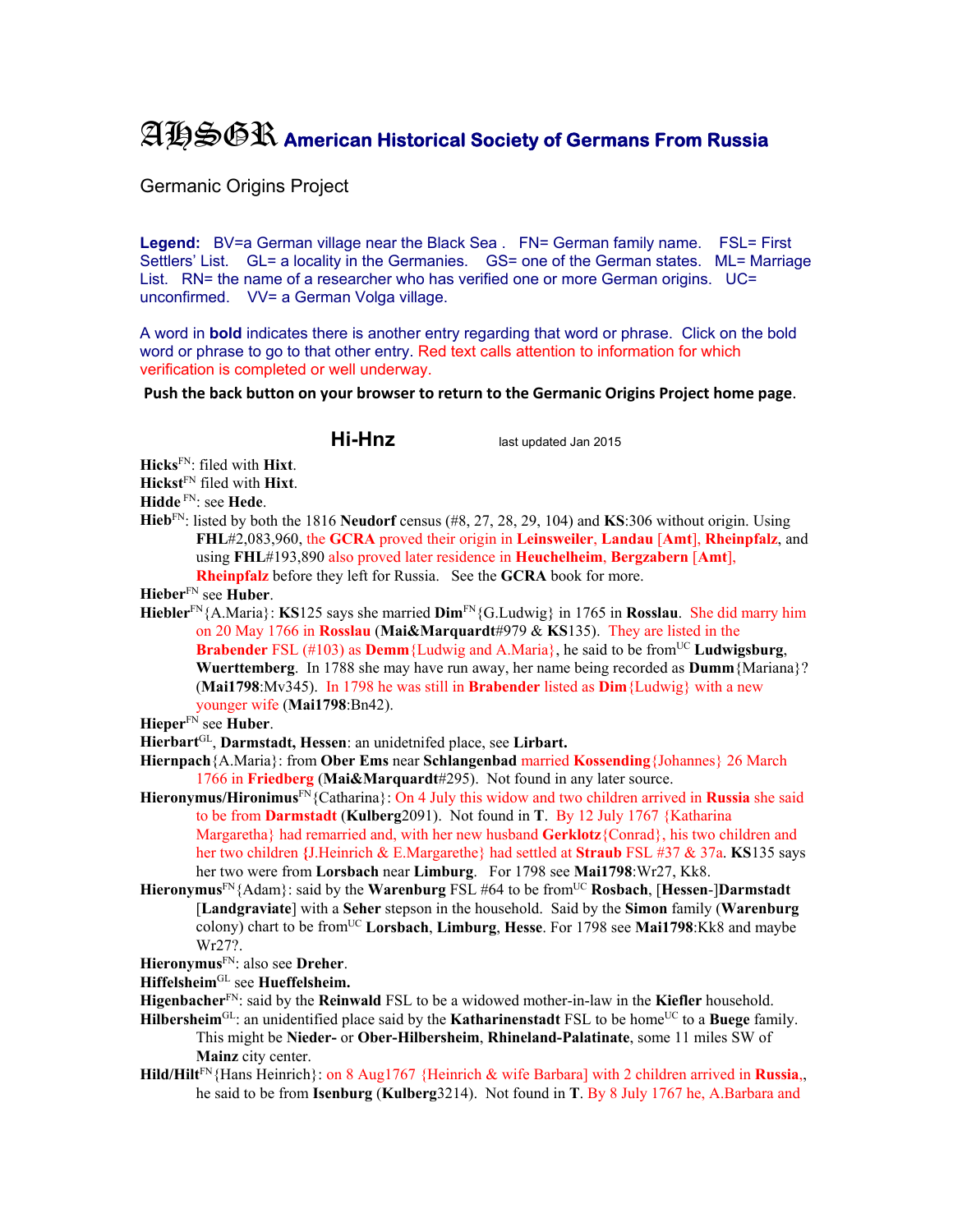the 2 children had settled at **Kutter** FSL  $#25$ , he said to be from<sup>UC</sup> **Isenburg** (no locality mentioned). Later spelled **Hilt**.

- **Hild/Hilt**FN{Peter}: Not found in **Kulberg** or in **T**. By 14 June 1766, with wife **Bauer**{Katharina, her widowed father {Johannes} and a young orphan, he had settled at **Louis** FSL #47, he said to be fromUC **Busendorf**, **Lothringen** while his wife was said to be fromUC **Bernkastel, Kurtrier**. In 1798 the family name was spelled **Hilt** and hers **Bauer** (**Mai1798**:Mt9,Mv1570).
- **Hilt/Hildt/Heldt**{Christiana E.}: married **Windemuth**{Jacob} in **Luebeck** 15 July 1766 (**Mai&Marquardt**#176). By 12 Sept 1766 **Wendemuth** and {Christina} had settled at **Philippfeld** FSL # 39 he said from<sup>UC</sup> Weissenhasel, [Hessen-Kassel Landgraviate]. Her name was spelled **Heldt** in 1798 (**Mai1798**:Pp17). For the rest in 1798 see Bs21, Hb02.

**Hild**{Michael}: **KS**135 says he was from **Hersfeld**. No further information.

**Hild**FN: this family name was found recorded in **Herborn** marriage records 1762-1767; see **Flegel** trip.

- **Hilburghausen**GL, was the seat of the **Sachsen-Hilburghausen Duchy**, some 34 miles E of **Gersfeld** and was the home of the father of the **Reiter** colonist that went to **Frank** from **Gersfeld**. See also **Giburkhtgausen**.
- **Hildburghausen**? [**Duchy**]: more formally the **Sachsen-Hilburghausen Duchy** 1688-1826 was a long, narrow country streching from Ilmenau in the N to Kaesslitz in the S, and said (no locality mentioned) by the **Boregard** FSL to be home<sup>UC</sup> to the **Franz** family.
- Hildebrandt<sup>FN</sup>: said by the Bettinger FSL to be from<sup>UC</sup> Meilberg and the wife's (maiden? widowed?) name was given as **Lehmann**, but with **Lehmann** step-children in the household. I could not find this family in **Mai1798**.
- **Hildebrand/Hildebrandt**{A.Maria}: [a widow?] married **Weygand**{Daniel} in **Buedingen** 23 April 1766 (**Mai&Marquardt**#576). **KS**135 has **Weygandt**. On 9 Aug 1766 {A.Margaretha}, **Weigandt**, and a daughter {Julianna} arrived in **Russia**, he said to be from **Isenberg** (**Kulberg**4091). Not found in **T**. By 15 Aug 1767 {Daniel}, wife {A.Maria} and step-daughter **Kaiser**{Julianna} age 7 daughter of the deceased {Johannes}, had settled at **Norka** FSL #78 & 78a, {Daniel} said to be from **Isenberg**. In 1798 **Lefe\_d/Lefeld**(??){A.Maria} is still in **Norka** living in the household of a married **Weigand** son (**Mai1798**:Nr92).
- **Hildebrandt**<sup>FN</sup>: said by the **Reinwald** FSL to be from<sup>UC</sup> **England** (no locality mentioned). For 1798 see **Mai1798**:Rw39, 18.
- **Hildebrant** FN: said by the **Schaefer** FSL to be from<sup>UC</sup> **Segeberg**?, **Holstein** [**Condominimum**]. They surely died prior to the 1798 Volga censuses.
- **Hildebrant** FN: the wife was said by the **Schaefer** FSL to be from<sup>UC</sup> **Zella**?, [**Kur-**]Sachsen, as probably were her **Ziegler** children and first husband.
- **Hildebrand/Hildebrandt/Hildebrant**{Joseph/Josef}: married **Kuehlewein**{Appolonia} 8 April 1766 in **Buedingen** (**Mai&Marquardt**#491). **KS**135 has **Hildebrandt**. This **Hildebrant** couple arrived in **Russia** 9 Aug 1766, he said to be from **Kurmainz** (**Kuhlberg#**3821**)**. Not found in any later source.
- **Hildenberg**FN: see **Hilgenberg**.
- **Hildenberger**FN: see **Hiltenberger**.
- **Hildenbrandt**{Eleonore}: married **Weishard**{Friedrich} in **Luebeck** 3 June 1766

(**Mai&Marquardt**#236). On 18 Sept 1766 **Weisshard**{Franz}, wife {Maria} and 1 child arrived in **Russia**, he said to be from<sup>UC</sup> **Strassburg** (**Kulberg**5513). Not found in any later source.

- **Hilders**<sup>GL</sup>: an unidentified place said by the **Pfeiffer** FSL to be home<sup>UC</sup> to **Grentz**, and **Mensing** families. Kuhlburg says the state was **Wuerzburg**. There is a Hilders some 13 miles W of **Fulda** city.
- **Hildesheim**GL: former seat of the Hildesheim Bishopric, now a city in **Lower Saxony** some 18 miles SE of **Hannover** city.
- **Hildesheim [Bishopric**]<sup>GS</sup>: was an independent state until 1803, seated at Hildesheim city (so it is difficult to know if a reference is to the city itself or to the more extensive Bishopric), it held considerable lands around the city and especially to the SE even beyond Goslar city. Said (Bishopric not mentioned) by the Leichtling FSL to be home<sup>UC</sup> to a **Adelmeyer** family.

## **Hildmann**FN: see **Hiltmann**.

**Hildmann**VV: aka **Panovka** and **Panowka**, was originally a French Catholic village on the western side of the Volga founded in 1767. The FSL is published in Pleve, Einwanderung …, vol.II, pp. 97-108.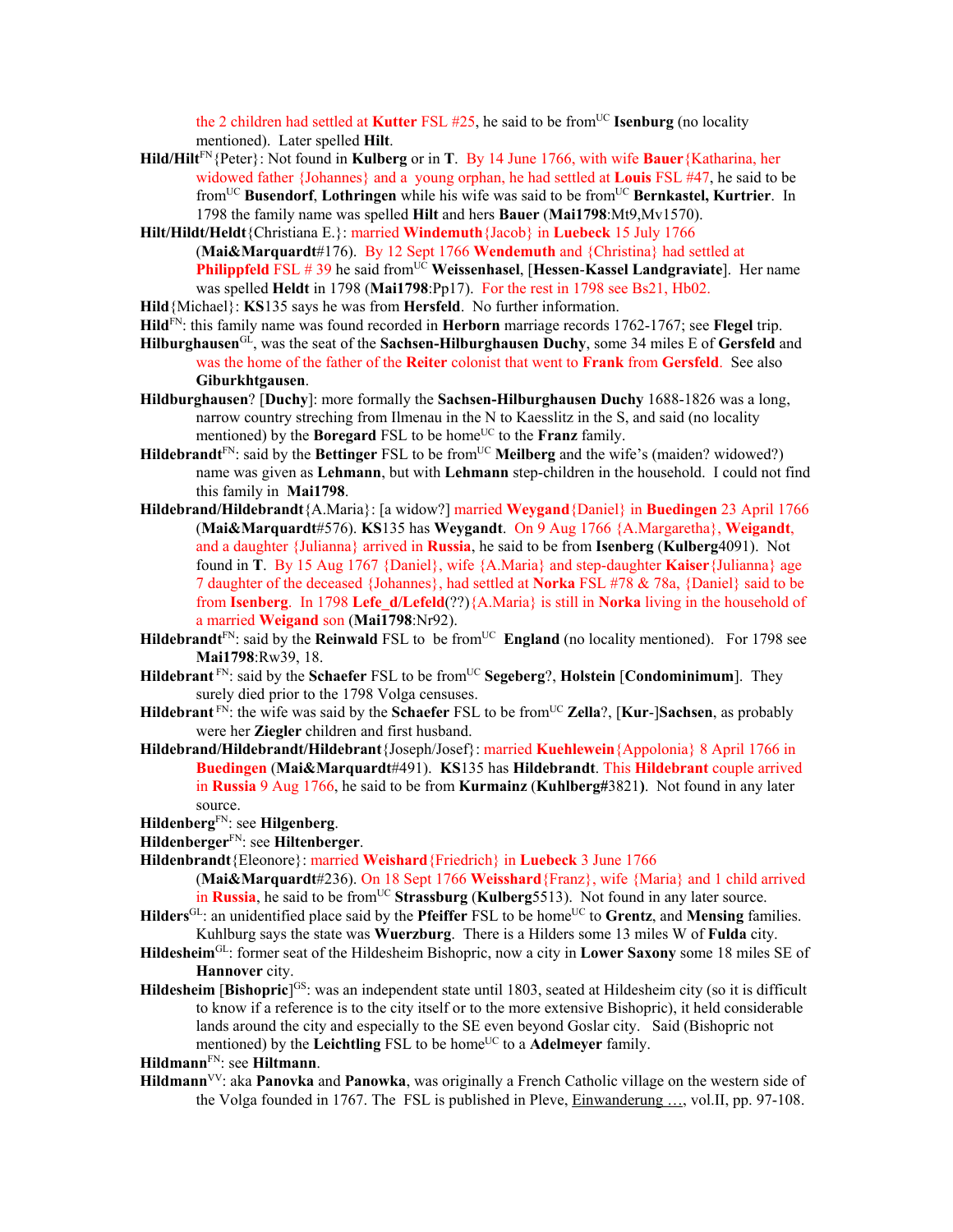According to this, the first settlers were from the following places with the family names shown here in parens. If a name is in italics it comes from the Kuhlberg lists. If a family name is shown coming from more than one place, given names in  $\{\}$  brackets follow the family name. The number after a name is its FSL household number:

from **Alt Hofheim**, [**Kurmainz**?]: (**Getlein/Guettlein**6);

- from **Aschaffenburg**, [**Kurmainz**]: (**Amrhein/Amrein/Amkein**30, **Gottfried**9, **Haas**5, **Markus**/**Markrus**/**Malchus**16, **Reiss**{Adam}/**Resch**1, **Reiss**{Wilhelm}/**Reis**/**Reiser**4, and possibly **Hahn**4, **Neff**/**Neffe**/**Neffl**5, and **Weslauer**/**Neslauer**9, and possibly **Mueller**{Christian}5a and **Kern**30a);
- from **Bamberg** [**Bishopric**]: (**Rockenschuh**29);
- from **Beerfelden**, [**Erbach County**]: (**Becker**3);
- from **Bitter**: (**Tobi/Tobie**20);
- from **Dieburg**: (**Seitz**39);
- from **Finstreng**?, **Frankreich**: (**Weiss**15);
- from **Freiburg**: (**Veit**{J.Heinrich}/**Feit**19, {A.Elizabeth}23, {Franz}24);
- from **Fulda** [**Bishopric**]: (**Glaeser**32, **Hammelmann**/**Himmelmann**38, **Hiltmann**/**Hildmann**44, **Schumm**42, **Weissbeck**36);
- from **Gelnhausen** [**Imperial City**]: (**Lusacker**/**Loseker**12, **Renser**/**Reser**45);
- from **Gmuend** (**Wuerttemberg**) [**Imperial City**]: (**Werbach**{Michael}7, {Christian}8);
- from **Gotha**, **Sachsen**: (**Kisser**/**Kisner**/**Kiesser**41);
- from **Gruenstadt**: (**Habach**25);
- from **Hannover** [probably **Kurbraunschweig**]: (**Mueller**{Johann}/**Missler**43);
- from **Heiligenstadt**: (**Gallinger**{Konrad}7, {Johannes}33);
- from **Heiligenstadt**, [Kur-]**Mainz:** (**Koch**31);
- from **Helmstedt**, **Braunschweig**: (**Remisch**/**Romme**/**Romig**2);
- from **Homburg-an-der-Ohm**, [**Hessen-Darmstadt Landgraviate**]: (**Prediger**{J.Jakob}28, {J.Adam35);
- from **Leipa**, **Boehmen**: (**Kerner**/**Koerner**37);
- from **Mina**?: (**Harlon**/**Herelein**??40);
- from **Neckarsulm**, [**Tuetonic Order**]: (**Hoefner**/**Hoeffner**17);
- from **Neuburg-an-der-Ohm**: (**Lang**27);
- from **Rheinfeld**: (**Hunzheimer**/**Ganzheimer**26);
- from **Salmuenster**, [**Fulda Bishopric**]: (**Heinrich**14, **Keib**/**Keip**18, **Resch**22,
	- **Schuldenberger**/**Schaumberger**21);
- from **Stein**: (**Schmidt**13);
- from **Steinheim**: (**Kehl**/**Kiel**10);
- from **Wenzenbach**: (**Burgund**11).
- **Hilgenberg**<sup>FN</sup>: said by the **Phillipsfeld** FSL to be from<sup>UC</sup> **Mellinghausen**. Spelled **Hildenberg** in 1798 (**Mai1798**:Pp2); also for 1798 see Pp3, 14, Sk15.
- **Hill**{A.Margaretha}: **Kulberg**197 said she was single from<sup>UC</sup> **Heilbronn**. Not found in **T** or in any FSL. **Hill**FN: said by the **Paulskaya** FSL to be from<sup>UC</sup> **Snetning**?.
- **Hill**FN: families in **Walter** from **SpitzAltern**. Sometimes spelled **Hilt** or **Gill**.
- **Hill/Hilt/Gilt**FN{J.Wendel/Vendel}: fromUC **Spitzaltern** married **Hartmann**{M.Eliesabetha}in **Buedingen** 17 June 1766 (**Mai&Marquardt**#699). On 14 Sept 1766 **Hilt**{Wendel & Elisabeth}arrived in **Russia**, he said to be from **Hanau** [**County**] (**Kulberg**6462). Later in 1766 {Vendel & M.Elisabeth} took ship in **Oranienbaum** for the **Volga** (**T**3080-3081). By 10 Sept 1767 Gilt {Wendel & Elisabeth} with no children had settled at Walter FSL #96, he said to be from<sup>UC</sup> **Spitsalton, Yanauzen County**, but a note in the margin says this was **Altheim** near **Dieburg**. The **Walter Research Group** has confirmed in parish records that this is a **Hill** family from **Spitzaltern, Hanau County** (now **Hessen**).
- Hill{J.Christoph}: son of {Jacob} of<sup>UC</sup> Freyenstein married Richter{A.Margaretha} 22 July 1766 in **Schlitz** (**Mai&Marquardt**#735). On 15 Sept 1766 {Christoph & Margaretha} arrived in **Russia**, but no origin is suggested (**Kuhlberg**7075). Later in 1766 this Lutheran couple with no children took transport in **Oranienbaim** for the **Volga** (**T**2027-2028). Not found in any later source.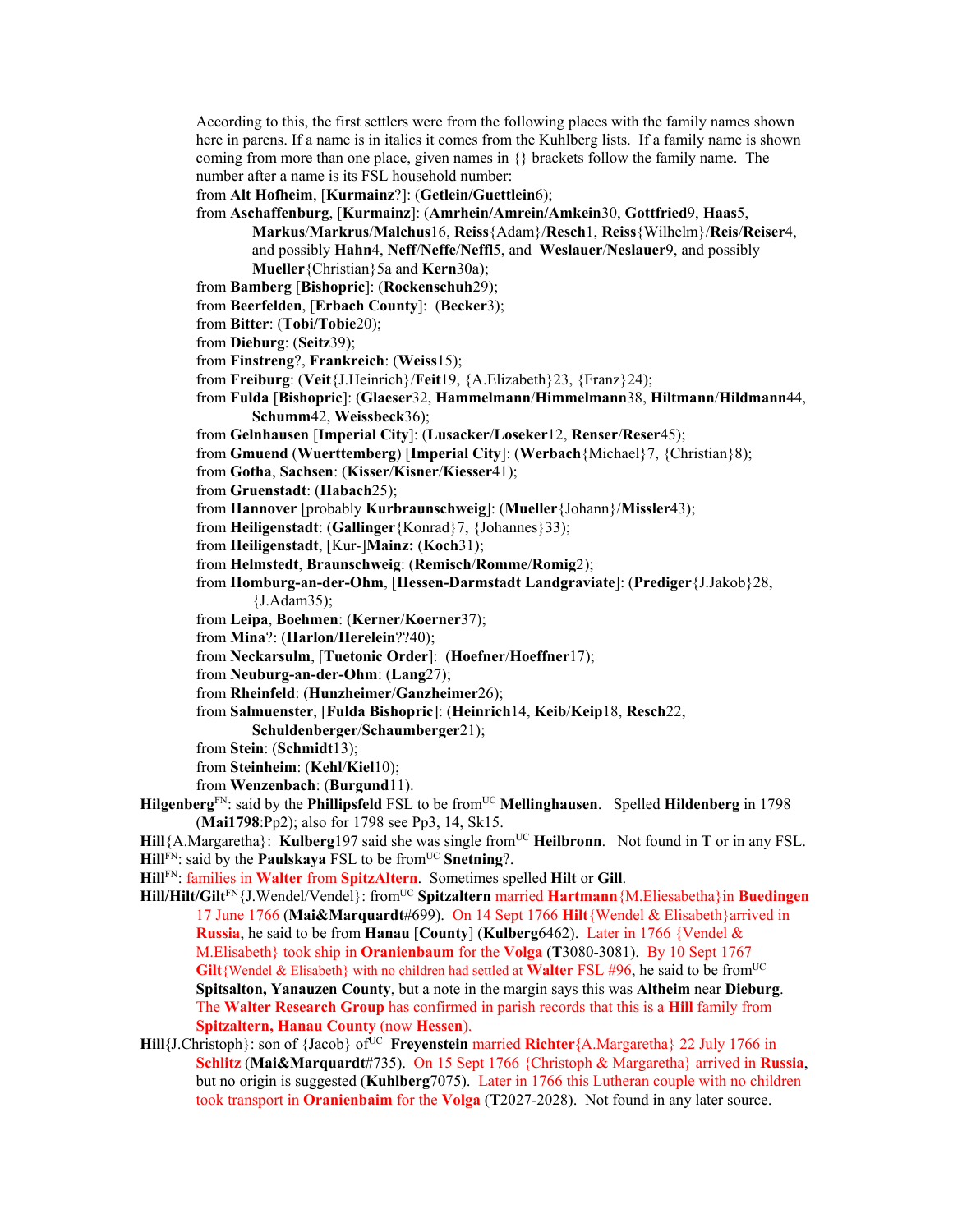**Hill**FN: also see **Gelfrit** and **Hilt**.

**Hille**{J.Justius}: married **Kuehne**{Charlotte Wilhelmine} in **Rosslau** 22 Sept 1765

(**Mai&Marquardt**#875 & **KS**141). Not identified in any later source.

**Hillebrand**{Elisabeth}: **KS**135 says she was from **Hosenfeld** near **Fulda**. No further information found. **Hillegbich**?FN: said by the **Paulskaya** FSL to be an orphan girl in the **Dietrich** household. **Hillemann**FN: see **Hilmann**.

Hiller<sup>FN</sup>{Caspar}: A Woehrd ML says this man son of {Hanns Simon} from<sup>UC</sup> Michelbach-bei-**Heilbronn** married **Lerch**{Johanna} 7 May 1766 (**Mai&Marquardt**#800). But on 13 Sept 1767 he arrived in **Russia** alone and single, said to be from **Franken** (**Kulberg**6263). Later in 1766 {Caspar}, wife {Anna} and one young son took transport from **Oranienbaum** for the **Volga** on which trip the son died (**T**6282-6284). By 19 Aug 1767 this couple with a young **Metzger** orphan in the household had settled at **Leitsinger** FSL  $\#49 \& 49a$ , Caspar said to be from<sup>UC</sup> Michelbach**bei-Heilbronn**. In 1790 daughter {Elisabeth} went from **Neu-Kolonie** to **Seelmann** to marry **Fischbach**{Kaspar} (**Mai1798**:Mv1794). In 1798 she was listed as from **Leichtling** and wife of **Fischbach**{Peter}(**Mai1798**:Sm09).

**Hilling**: an unidentified place said **Kulberg**132 to be home to **Lotz**{J.Daniel+w+2c}.

- **Hillmershausen**<sup>GL</sup>, [Hessen-Darmstadt]: a Luebeck ML says this was home<sup>UC</sup> to a Loeffler man and a **Mueller** woman who married in 1766; by 1767 this couple was in **Grimm** (**Mai&Marquardt**#220). This probably is **Heimertshausen, Hessen**, some 4 miles WSW of **Alsfeld, Hessen**.
- **Hillsbach**, **Sinsheim** [**Amt**], **Baden**: is 3.5 miles S of **Sinsheim** city, and was proven by the **GCRA** to be home to a **Graf**/**Graff** family that settled in **Neudorf**.
- **Hilmann**FN: said by the **Jost** FSL to be a step-son living in the **Moeserburg** household. In 1798 the name was spelled **Hillemann** (**Mai1798**:Jo035).
- **Hilpoltstein**(?) $GE$ :an unidentified place said by the **Bettinger** FSL to be home<sup>UC</sup> to a **Genlein/Henlein**? family. There are at least two places so named in **Bavaria**: one 19 miles SSE and the other some 18 miles NE of **Nuernberg**.
- **Hilpoltstein/Hilpolstein, Neuburg** district of **Kurpfalz**: is 30 km SSE of **Nuremberg** city centre and was said to be home<sup>UC</sup> to the father of **Meck** ${$ [Marg.] who married **Mueller** ${J.Georg}$ . **KS**147 says **Hilpolstein** was in Mittelfranken.
- **Hilsbach**GL**, Sinsheim Amt, Baden**: is some 3 miles S of Sinsheim, Baden-Wuerttemberg, and was home to a **Graf** family that settled in **Hoffnungstal, Bessarabia**. The **GCRA** verified it as the home of the **Ziegler**{Georg} family that settled in **Kassel**.
- **Hilsbach**GL, **Krzepice** [**parish**?], **Sudpruessen**: nka Czarny Las, Slaskie, **Poland** some 6 miles NNW of **Czestochowa**. The **Ahl** family that later moved to **Neudorf** and the **Hofmann**{J. Philipp} family that later moved to **Bergdorf** evidently were here from 1803 until they moved on to in South **Russia**. The **Schmid**{Heinrich} who settled in **Neudorf** evidently married an Ahl widow here. The **GCRA** also says that the **Helm** family that later settled in **Neudorf** settled here in 1804. Other families that the **GCRA** found associated with Hilsbach are: **Bollinger**, **Graf**, **Kammerer**, **Kessler**, **Knoedler**, **Krain**, **Leicht**, **Miller**, and **Weinz**. See the **GCRA** book for more on each of these families.
- **Hilsch**{A.Margaretha}: from<sup>UC</sup> **Neuhoff** on 9 April 1766 in **Friedberg** married **Dienst**{Andreas} (**Mai&Marquardt**#306). Not found in **KS**. With husband **Dienst**{Andreas} and 4 children, she arrived in **Russia** 18 June 1766 (**Kulberg**861). Not found in **T**. By 15 July 1767 with husband , and 3 children she had settled at **Preuss** FSL #86 said to have moved to **Warenburg** in 1768. A daughter {M.Elisabeth} was still in **Warenburg** in 1798 (**Mai1798**:Wr74).
- **Hilst**?, **Kurmainz**: an unidentified place said by the **Dehler** FSL to be home<sup>UC</sup> to a **Herzberger** family, with a **Trumm**/**Trumpf** step-son in the household.
- **Hilt**<sup>FN</sup>: maiden name<sup>UC</sup> (no origin given) of frau **Walter** who settled in **Mariental (Mai1798**:Mt80).

**Hilt/Hildt/Heldt**{Christiana E.}: married **Windemuth**{Jacob} in **Luebeck** 15 July 1766 (**Mai&Marquardt**#176). By 12 Sept 1766 **Wendemuth** and {Christina} had settled at **Philippfeld** FSL # 39 he said fromUC **Weissenhasel**, [**Hessen**-**Kassel Landgraviate**]. Her name was spelled **Heldt** in 1798 (**Mai1798**:Pp17). For the rest in 1798 see Bs21, Hb02.

**Hilt**FN: also see **Hill** and **Hild.**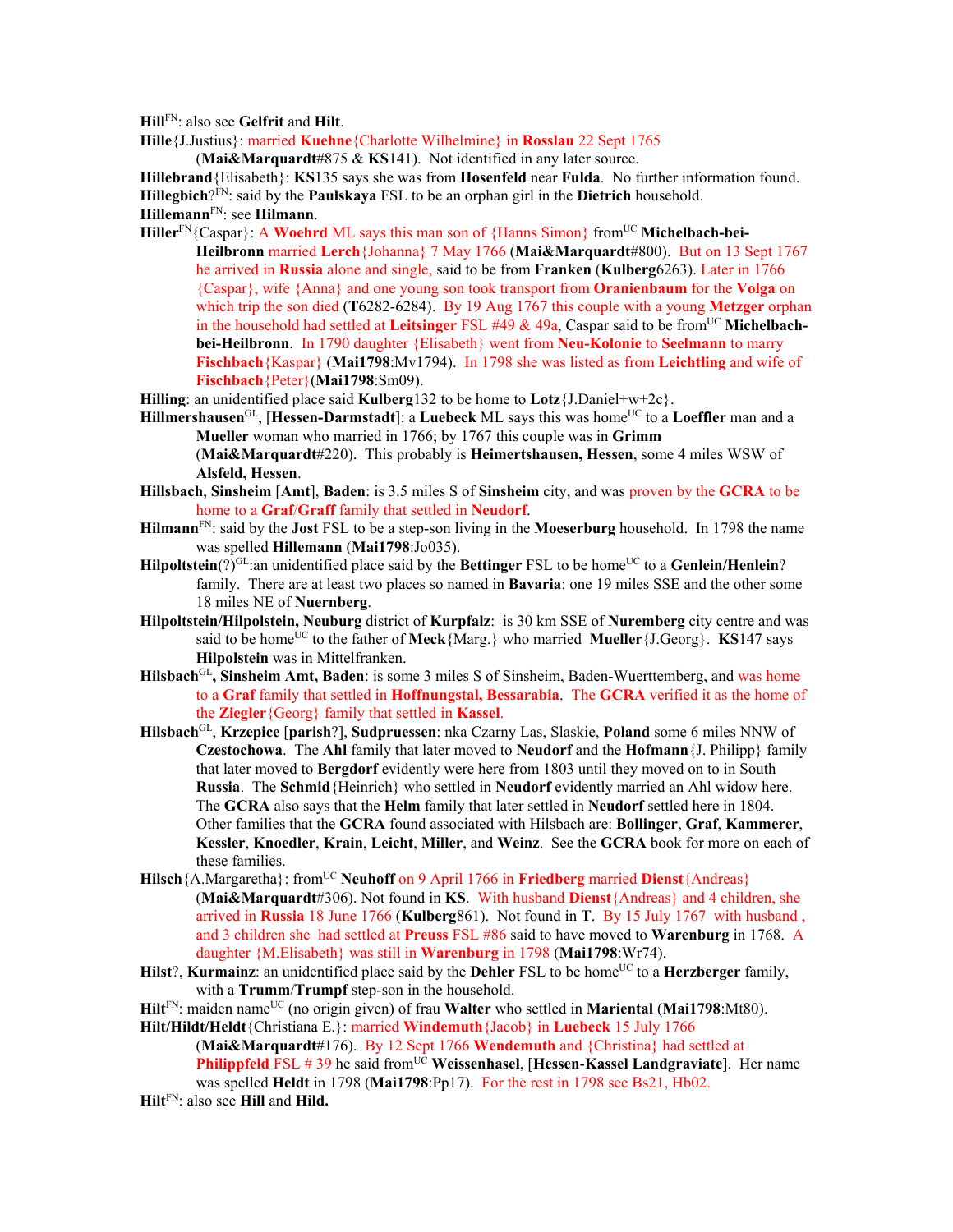**Hildenberger**{Johannes}: in 1798 his wife was the widow of **Baigerd** (**Mai1798**:Lg38).

Hiltenberger/Hildenberger<sup>FN</sup>, said by the Seewald FSL to be from<sup>UC</sup> Kusel, Zweibruechen.

**Hiltermann**<sup>FN</sup>: said by the **Holstein** FSL to be from<sup>UC</sup> Bielefeld.

- **Hiltmann**<sup>FN</sup>: said by the **Hildman** FSL to be from<sup>UC</sup> **Fulda** [Bishopric]. Spelled **Hildmann** in 1798 and the maiden name of Frau Hildmann was given as **Eirich** (**Mai1798**:Hd22)
- Hiltmann<sup>FN</sup>: said by the **Preuss** FSL to be from<sup>UC</sup> Oberhoechstadt, Mainz.
- **Hiltmann**{A.Catharina}: married in **Luebeck** 24 April 1766 **Bill**{J.Hinrich} (**Mai&Marquardt**#139 & **KS**121-122). No further information.
- Hiltmann {Johannes}: said by Recruiter Beauregard's list to have been from<sup>UC</sup> Rehberg (Lk98). I could not find them or any likely descendant associated with any **Volga** colony.
- **Himbach** bei **Buedingen**: some 8 km SW of **Buedingen** town and said by KS163 to be home<sup>UC</sup> to **Weisheim**{Hieronymus} who married in **Buedingen** 26 May 1766 **Goetz**{A.Margaretha} (**Mai&Marquardt**#667).
- **Himburg**: said by the **Schwed** FSL to be home<sup>UC</sup> to a **Wiechert** family. This probably is 24 km NW of **Limburg-an-der-Lahn** and was in **Sayn-Hachenburg County**.
- **Himmel**FN: in the **Huck** FSL a **Himmel** orphan was living the **Brant**s who are said to have come from **Isenburg** (no locality mentioned).
- Himmel<sup>FN</sup>: said by the Ober-Monjou FSL to be from<sup>UC</sup> Rastatt, [Baden-Baden Margraviate]. Spelled **Huemmel** in 1769 (**Mai1798**:Mv2031).
- **Himmel**{A.Margaretha}: fromUC **Weinheim** married **Wachs**{Matheus} in **Friedberg** 12 May 1766 (**Mai&Marquardt**#340). Not found in any later source.
- Himmelhofen?, Bamberg [Bishopric]: an unidentified place said by the Leitsinger FSL to be home<sup>UC</sup> to a **Kamm** family. Might this be **Hemhofen**?
- **Himmelmann**FN: see **Hammelmann**.
- **Himmelreich**{J.Gottlieb}: married **Schroeder**{M.Elisabeth} 8 April 1766 in **Rosslau**

(**Mai&Marquardt**#911 & **KS**135). With wife {Johanna} and no children he arrived in **Russia** 4 July 1766, he said to be from<sup>UC</sup> **Magdeburg** (**Kuhlberg**1406). Not found in any later source.

**Hinckel**: filed amongst the **Henkels**.

**Hinckelmann**FN: see **Hinkelmann**.

- **Hinder/Hinter**{Johannes}: fromUC [**Hessen-**] **Darmstadt** [**Landgraviate**] married **Schmehl**{A.Margaretha} in **Buedingen** 3 March 1766 (**Mai&Marquardt**#361). Was godfather at the **Luebeck** 17 May 1766 baptism of a son of **Endters**{Johannes}and his **Fischer** wife {A.Maria} (**Mai&Marquardt**#1290). Not found in any later source.
- **Hindlingen**GL, **Altkirch** [**Amt**], **Elsass**: is 5 miles SW of **Altkirch** city, and was mistakenly said by the 1816 **Glueckstal** census to be home<sup>UC</sup> to **Meier** familes {Christian} and {Jakob}.
- **Hindsdorf**GL**, Saxony**: this probably is **Hinsdorf** which is about one mile SE of **Frassdorf**. Said to have been home to frau **Hentze** who went to **Boaro** (**Mai&Marquardt**#1085).
- **Hinfelder**FN: said (no locality mentioned) by the **Schaefer** FSL to be fromUC **Regensburg**. For 1798 see **Mai1798**:Sf16.
- **Hinger**FN: see **Henger**.
- **Hingster**FN: listed by both the 1816 **Neudorf** census (#30) and **KS**:307 with no origin. Using **FHL**#1,189,762 and 1,189,764, the **GCRA** proved their origin in **Oberbaldingen**, **Oefingen parish**, **Donaueschingen** [**Amt**], **Baden**. See the **GCRA** book for more. Better spelled **Hengstler**.
- **Hinke**FN: listed by the 1816 **Glueckstal** census (**KS**:673, 307) with no origin, but **KS**:301 using the spelling **Henke** says they came from **Moehringen**, **Stuttgart** [**Amt**], **Wuerttemberg**. Using **FHL**(1,055,882), the **GCRA** proved this origin. See the **GCRA** book for more details.
- **Hinke**FN: also see **Henke**.
- **Hinkel**: filed with the **Henkels**.
- **Hinkelmann/Hinckelmann**FN{Johann & M.Barbara}: according to a **Luebeck** birth record, a son was born to **Hinckelmann** and his **Schumacher** wife 6 June 1766 (**Mai&Marquardt**#1354). By 5 Sept 1767 this **Hinkelmann** couple with no children had settled at **Laub** FSL #61, he said to be fromUC **Wetzlar**.

**Hinrich**: an alternate spelling for {Heinrich}.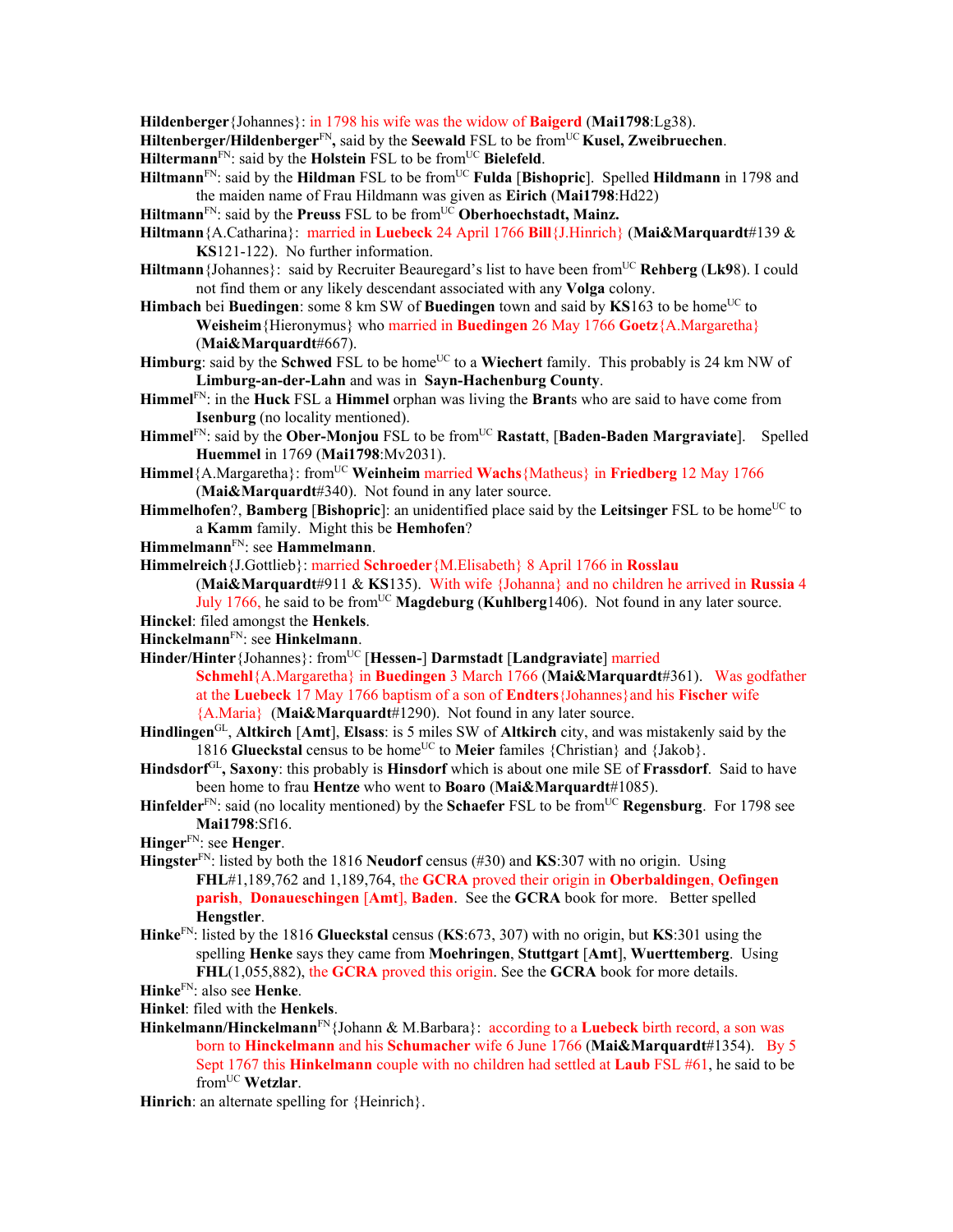**Hinsch**<sup>FN</sup>: said by the **Phillipsfeld** FSL to be from<sup>UC</sup> **Amberg**. Spelled **Gansch** in 1777 (**Mai1798**:Mv2301).

**Hinsdorf**GL: see **Hindsdorf**.

**Hinter**: go to **Hinder.** 

**Hinterbach**: is 14 km SSW of **Erbach** city.

**Hinterberg**, **Herzogtum Kaerten**: is 153 km SE of **Salzburg**, Austria and was said by the **Rosenheim** FSL to be home<sup>UC</sup> to a **Staudaker** family.

**Hinterweidental Amt**GL, **Pfalz**: is some 7 miles E of **Pirmasens** city, and was a District administrative center.

**Hintz**FN: see **Hintze**.

Hintze/Hintz<sup>FN</sup>{Christiana Auguste}: a **Rosslau** ML said this woman married 9 April 1766

**Beck**{J.Friedrich} ; **KS**120 gave her maiden name as **Hintz** (**Mai&Marquardt**#923 & **KS**135). **KS** had the year wrong: 1765. On 10 August 1766 {Friedrich & Christina} with her mother {Magdalena} arrived in **Russia**, he said to be from **Wittenberg** (**Kulberg**4446). Later in 1766 he and wife {Christina} took transport in **Oranienbaum** for the **Volga** (**T**4136-4137). By 3 Aug 1767 this couple had settled at **Paulskaya** FSL #74, he said to be from **Hoschwelt**(?). In 1798 his then wife's maiden name was given as **Schroeder** (**Mai1798**:Bt02).

**Hintzeldorf**GL, **Kurmainz**: an unidentified place said by the **Preuss** FSL to be home to a **Schmidt** family.

- Hipp<sup>{Carl}:</sup> **Kulberg**13 says he was from<sup>UC</sup> Mecklenburg. I did not find him in any published FSL.
- **Hipp** {Philipp}: from<sup>UC</sup> **Eichen**, his daughter was baptized in Friedberg 18 July 1766 (**Mai&Marquardt**1360). No further information.
- **Hipp**{Wilhelm}: his wife was godmother at the 18 July 1766 Friedberg baptism of the daughter of **Hipp**{Philipp}(**Mai&Marquardt**1360). No further information.
- **Hippedinger**<sup>FN</sup>: said by the **Hoelzel** FSL to be from<sup>UC</sup> Schwiztigel?, Luxembourg. Spelled **Hippendinger** in 1798 (**Mai1798**:Hz35).
- **Hippendinger**FN: see **Hippedinger**.
- **Hirchenhain/Hirchenhayn/Hirschenhayn/Hirchenhein**FN{Elisabeth}: married **Repp**{Jakob} in **Buedingen** 11 April 1766 (**Mai&Marquardt**516 & **KS**135 & 150). On 8 Aug 1766 {Maria} and her husband with no children arrived in **Russia**, he said to be from<sup>UC</sup> **Isenburg** (no locality mentioned; country not identified) (**Kuhlberg**3201). Not found in **T**. By 1 July 1767 {M.Elisabeth} and her husband had settled at **Huck** FSL #10, he said to be from **Isenburg**. In 1798 this couple was still living in **Huck**, her family name being given as **Hirchenhein** (**Mai1798**:Hk67).

**Hiring**FN: see **Hirning**.

- **Hirning**FN: said by both the 1816 **Neudorf** census (#109) and **KS**:231 to have come from **Auingen**, **Muensigen** [**Amt**], **Wuerttemberg**. Using **FHL**#1,190,233, the **GCRA** proved this origin. See their book for more. Also spelled **Hiring**.
- **Hironimus**: go to **Hieronymus**.
- **Hirsch**FN: said by the **Boregard** FSL to be step children and the maiden name of the wife living in the **Schoeneberg** household. I could not find this **Hirsch** family in the 1798 Volga censuses.
- **Hirsch**<sup>FN</sup>: said by the **Boregard** FSL to be from<sup>UC</sup> Werve. I could not find this family in the 1798 Volga censuses.
- Hirsch<sup>FN</sup>: said by the **Brabander** FSL to be from<sup>UC</sup> Camberg, [Kur-]Trier. I could not find this family in the 1798 Volga censuses.
- Hirsch<sup>FN</sup>: said by the **Galka** FSL to be from<sup>UC</sup> Petersburg. I could not find this family in the 1798 Volga censuses.

**Hirsch**FN{A.Margaretha}: married **Schmid**{Nikolaus} in **Rosslau** 1 June 1766 (**Mai&Marquardt**#994. **KS**135 &155 have the wrong year: 1765. On 15 Sept 1766 **Schmidt**{Nicolaus & Margaretha} arrived in **Russia**, he said to be from [**Kur-]Trier (Kulberg**6781). Later in 1766 he and wife {Margretha} with no children took transport in **Oranienbaum** for the **Volga** (**T**3548-3549). By 11 Sept 1767 they had settled at **Hoelzel** FSL #22, he said to be from **Wochern, Lothringen**  (**Mai&Marquardt**#994). They had traveled and settled in company with

**Schmidt**{Feodor/Theodosius/Theodor & Maria} with daughter {Barbara} (**Kulberg**6785, **T**(3550-3552), & FSL #27), whereas another couple with the same given names {Nicolaus &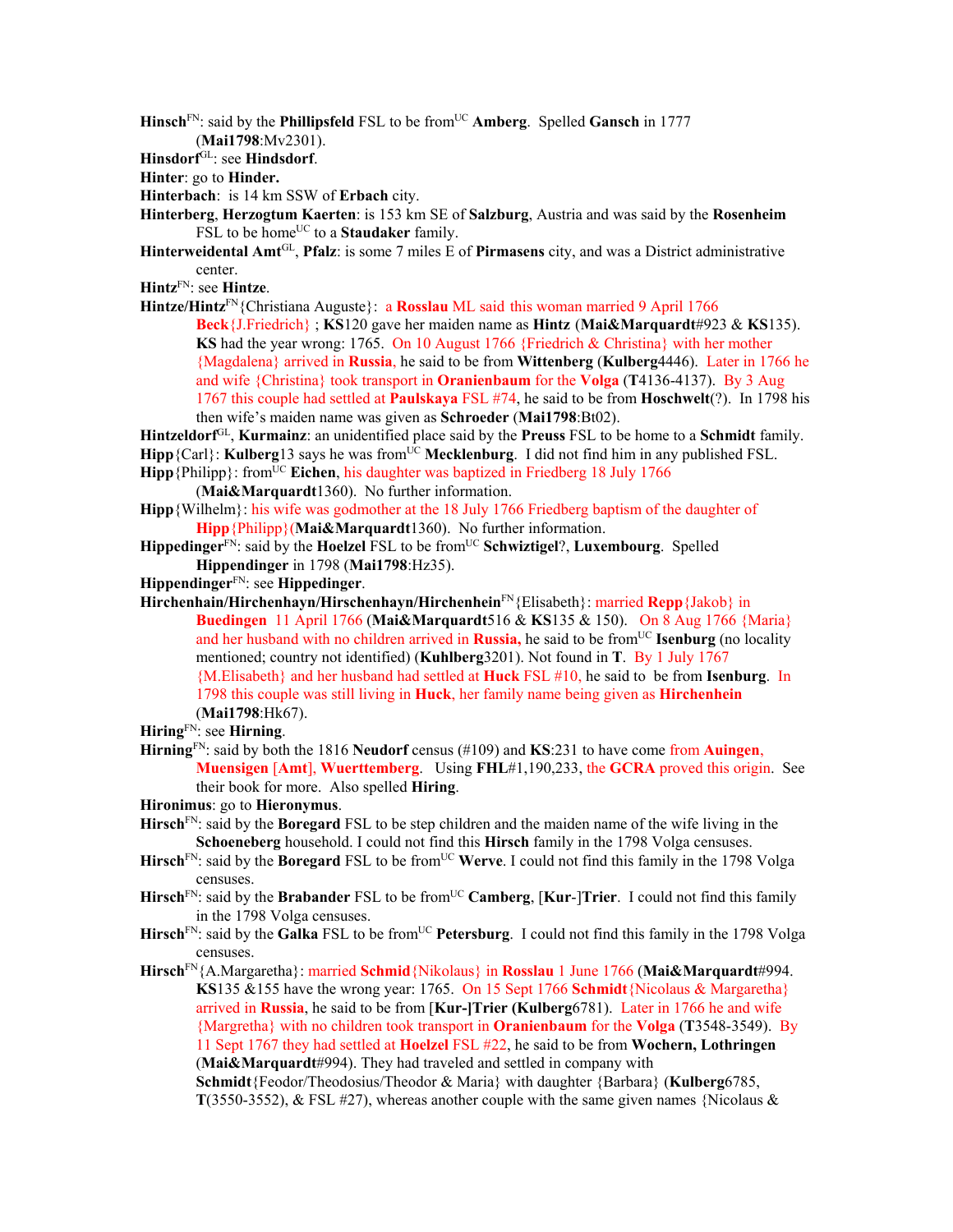Margaretha} had not so traveled (**Kulberg**7681).

Hirsch<sup>FN</sup>: said by the **Paulskaya** FSL to be from<sup>UC</sup> Wald-Michelbach. In 1798 the family name was spelled **Hersch** (**Mai1798**:Pl18).

- Hirschbach<sup>GL</sup>, Schlesien(?):an unidentified place said by the **Dobrinka** FSL to be home<sup>UC</sup> to a Schindler family. This may be **Hirschberg, Schlesien**, now Jelenia Gora, **Poland**, some 86 miles ESE of **Dresden** city.
- Hirschbeck<sup>FN</sup>: said by the **Galka** FSL to be from<sup>UC</sup> **Ilbing**. I could not find this family in the 1798 Volga censuses.
- Hirschberg<sup>?GL</sup>, Schleisien: said by the **Jost** FSL to be home<sup>UC</sup> to a **Hoffmann** family. See **Hirschbach**, **Schlesien**.
- **Hirschenhayn**: go to **Hirchenhayn**.
- **Hirschenhof/irschenhofe**: Gwen Pritzgau says that in 1766 80 German familes were to settle here and in **Helfreichshof**, one of the four or five non-Volga colony areas in 1765-67. **EEE** p. 356 said it was in **Latvia**. See **Livonia**.
- **Hirschfeld**GL: an unidentified place, which Kuhlberg said this was in **Hessen**. Said by the
	- **Katharinenstadt** FSL to be home<sup>UC</sup> to a **Koch** family. Said by the **Paulskaya** FSL to be home<sup>UC</sup> to a **Hoffmann** family. Said by the **Phillipsfeld** FSL to home<sup>UC</sup> to **Held/Heldt**{Michael} and {Herman}, and **Lies** families. There were at least 9 Hirschfelds in the Germanies, but none that I can find on Hessen lands. This may have been **Hersfeld Principality**, **Hessen-Kassel Landgraviate** seated in present-day **Bad Hersfeld**, or it might have been **Gersfeld** as in the next entry.
- **Hirschfeld** [Gersfeld]<sup>GL</sup>, **Freie Adelprovinz der alten Ritter**(?):the **Frank** FSL said this was home<sup>UC</sup> to **Fuhr, Gutmann, Hein**[from **Rommers/Gersfeld**]**, Kammerzel**[from **Gersfeld**]**, Manz, Rameis?, Reiter,** and **Zitzmann** families.
- **Hirschfelde**GL, **Hessen**: an unidentified place said by by the **Anton** FSL to be home to **Feller** and **Maler**  families. This might be one of the two the preceding entries.
- **Hirschhausen**GL, [**Solms-**]**Braunfels** [**Principality**]: : is some 3 miles WSW of **Braunfels** town, and was mistakenly said by the **Kukkus** FSL to be home<sup>UC</sup> to **Debus** (kk3), **Goetz**, and perhaps **Muen**? families. Using a copy of the certificate that allowed the **Goetz** family to leave (obtained in the **Braunfels** archive), Joan Knizek proved this origin actually was **Koelschhausen**.
- Hirschthal(?)<sup>GL</sup>, Mainz: an unidentified place said by the **Goebel** FSL to be home<sup>UC</sup> to a Reising family.
- **Hirshaid**, **Bamberg** [**Bishopric**]: nka **Hirschaid**, Bavaria, some 6 miles SE of Bamberg city, and said by the **Hoelzel** FSL to be home<sup>UC</sup> to a **Rost** family.
- **Hirstein**FN: said by the **Norka** FSL to be fromUC **Hessen** (no locality mentioned). For 1798 see **Mai1798**:Kk9).
- **Hirt**{Corina}: is very active in identifying the orgins of many Volga German families.
- **Hirten**FN: this family name was found recorded in **Schlitz** marriage records 1762-1767; see **Flegel** trip.
- **Hirtzenhayn**, [**Stolberg-Gedern County**]: nka **Hirzenhain** is 6.5 km SW of **Gedern** town and was said by the **Buedingen** ML to be home<sup>UC</sup> to **Lerch** {J.Henirich} (**Mai&Marquardt**#471). This was the likely home to the following Schulz settlers: **Fleischer**, **Gross**{Jacob} {Johannes}, and **Lerg**/**Lerch**{J.Henirich} and{Johannes}.
- **Hirzenhain**GL: see **Hirtzenhayn**.

**Hitler**FN: see **Gitle**.

- **Hitt**{E.Margaretha}: she was a god mother at the 24 June 1766 **Luebeck** baptism of the daughter of **Schwenck**{J.Matthias}. No further information.
- Hitzhofen?<sup>GL</sup>, Hanzzoler?: an unidentified place said by the Brabander FSL to be home<sup>UC</sup> to a Dom family. There is a Hitzhofen 12 miles NW of **Ingolstadt** city, then in **Eichstaett Bishopric**.
- **Hitzling**? $G<sup>L</sup>$ : an unidentified place said by the **Kano** FSL to be home<sup>UC</sup> to a **Valsburg**? family. This might have been in **Kurbayern** some 32 miles ENE of **Munich** city.

**Hix** and **Hicks**: follow:

- **Hixt/Hickst/Hicks**<sup>FN</sup> {widow Katharina, J.Adam}: said by the **Huck** FSL to be from<sup>UC</sup> **Isenburg** (no locality mentioned). Not in **Kuhlberg**.
- **Hicks**?FN: said (no locality mentioned) by the **Kutter** FSL to be fromUC **Isenburg**. There is a high

**Hirschaid**GL: see **Hirshaid**.